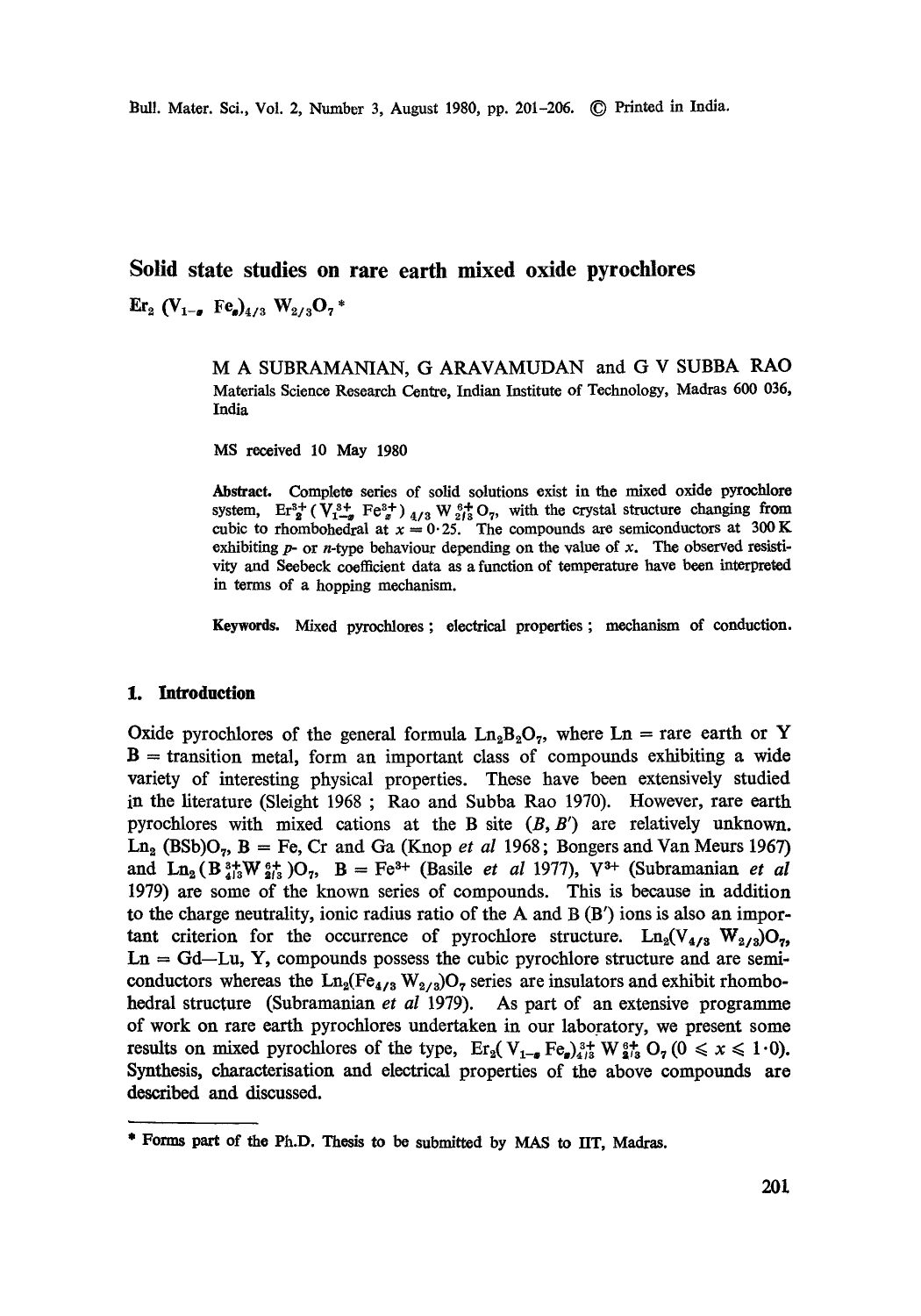# **2. Experimental**

High purity starting materials were employed  $(Ln_2O_3, 99.99\%$ , Indian Rare Earths Co. or Ventron, USA;  $WO_3$ ,  $V_2O_5$ ,  $Fe_2O_3$ , J and M Specpure).  $V_2O_3$  was prepared by  $H_2$  reduction of  $V_2O_5$  at 850-900° C for 6 hr. The constituent oxides in stoichiometric proportions (e.g.,  $E_r=Q_3 + 2/3$  ((1 - x)  $V_2O_3 + xFe_2O_3$ ) +  $2/3$  WO<sub>3</sub>) were thoroughly ground in an agate mortar, pelletised and sealed in evacuated ( $> 10^{-4}$  torr) quartz tubes. These were then heated to 1,200-1,300° C for 24-36 hr and slowly cooled or quenched. X-ray powder diffraction data were obtained with  $CuK_a$  radiation (Ni filter) using a Philips unit. Accurate lattice parameters were obtained by the least square fitting procedures using computer programs. Powder densities were determined at 25°C using uitrobenzene as the immersion fluid and a pycknometer.  $V^{3+}$  and  $Fe^{3+}$  content in the sample was estimated by the standard chemical methods of analysis. Electrical resistivity  $(\rho,$  by 2-probe method) and Seebeck coefficient  $(a, b)$  the static method) measurements were made in N<sub>2</sub> atmosphere (in air for  $x = 1.0$ ; 300-600; -1000 K) on vacuumsintered polycrystalline pellets. Conducting silver paint was used to make electrical contacts. Details of the equipment and measurement teclmiques have been described elsewhere (Subramanian *et al* 1979, 1980).



Figure 1. Unit cell size vs ionic radii of  $Ln<sup>3+</sup>$  for mixed pyrochlores.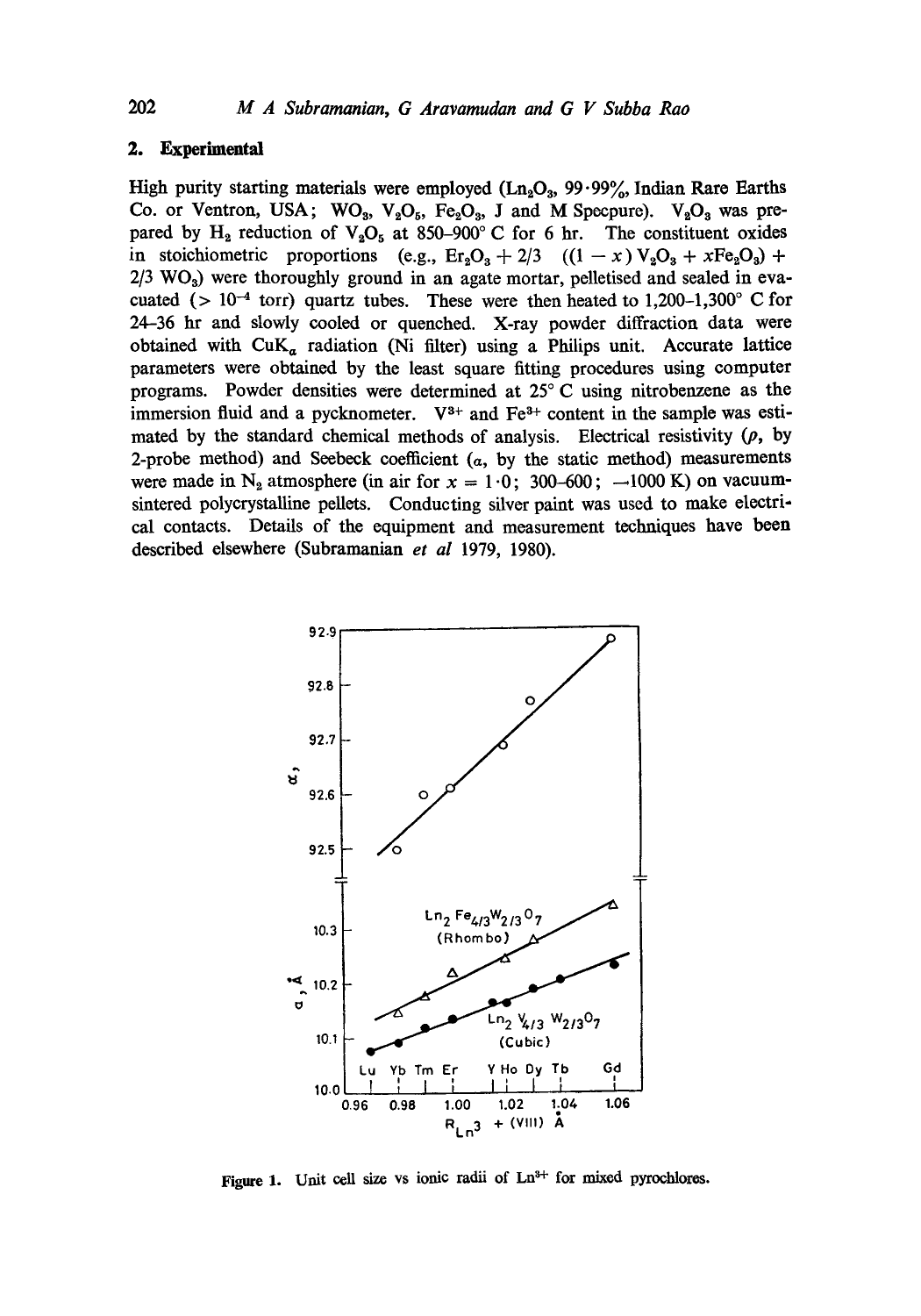# **3. Results and discussion**

## *3.1. Structure and stability*

Single phase materials,  $Er_2(V_{1-a} Fe_{a})_{4/3} W_{2/3} O_7$ , have been obtained for various x under the preparative conditions employed. We have also synthesised  $\text{Ln}_2\text{Fe}_{4/3}$  $W_{2/3}O_7$  (Ln = Gd-Yb, Y) and find that the rhombohedral lattice parameters are in good agreement with those of Basile *et al* (1977). The data, along with those for the V-containing (cubic) pyrochlores (Subramanian *et al* 1979), are given in figure 1. It is to be noted that compounds with  $Ln = La-Eu$  do not form for  $B' = Fe$  and V. Further, there is a linear relationship between the a lattice parameter and the ionic radius of  $Ln^{3+}$  ion (8-fold coordination, Shannon and Prewitt 1969, 1970) as has been noted in other  $Ln_2B_2O_7$  pyrochlores (Sleight 1968). However, the reason for the rhombohedral distortion from cubic structure (space group Fd3m) when B' is changed from  $V^{3+}$  to Fe<sup>3+</sup> (both having nearly identical ionic radius for 6-fold coordination, (Shannon and Prewitt 1969, 1970) is not known. Probably, factors due to the changes in electronic configuration  $(d^2 \text{ vs } d^5)$  and local site symmetry play a significant role. In the solid solutions,  $\text{Er}_{2}(V_{1-x} \text{ Fe}_{a})_{4/3} W_{2/3} O_{7}$ , a change from cubic-to-rhombohedral structure occurs for  $x = 0.25$ . However, slight but systematic changes in a parameter occur for  $0 \le x \le 0.25$  and for  $0.25 \le$  $x \leq 1.0$ . The relevant data are given in table 1.

Ln-Fe-containing compounds are brown whereas (Ln-V- and Ln-V-Fe  $(x > 0.0)$ ) oxide phases are black or brownish-black in color and are stable towards exposure to air and moisture.  $V^{3+}$ -containing compounds decompose (oxidation of  $V^{3+}$ to  $V^{5+}$ ) on heating in air to  $T > 600^{\circ}$  C. Density and wet chemical analysis are in accordance with the expected pyrochlore structure and composition of the phases obtained.

| $x$ in<br>$\text{Er}_{2}(\mathbf{V}_{1-g}\text{Fe}_{g})_{4/3}$<br>$W_{2/3}O_7$ | Rhombohedral parameteis |                     |                                      |                  |                                        |
|--------------------------------------------------------------------------------|-------------------------|---------------------|--------------------------------------|------------------|----------------------------------------|
|                                                                                | $a_{R,\text{\AA}}$      | $a_{\rm R}^{\circ}$ | $\rho_{\mathfrak{so}_k}$ $\Omega$ cm | $E_{\rm a}$ , cV | ${a_{300}}_k$ $\mu\mathrm{V/}^\circ$ K |
| $\bf{0}$                                                                       | 10.137                  | 90                  | 75                                   | 0.24             |                                        |
| 0·1                                                                            | 10.140                  | 90                  | 30                                   | 0.22             | $+115$                                 |
| 0.2                                                                            | 10.140                  | 90                  | 33                                   | 0.22             | $+70$                                  |
| 0.3                                                                            | 10.201                  | 92.58               | 64                                   | 0.27             | $+73$                                  |
| 0.4                                                                            | 10.205                  | 92.54               | 88                                   | 0.32             | $\ddot{\bullet}$                       |
| 0.5                                                                            | 10.208                  | 92.62               | 105                                  | 0.32             | $+20$                                  |
| 0.6                                                                            | 10.214                  | 92.60               | 210                                  | 0.33             | $-20$                                  |
| 0.8                                                                            | 10.213                  | 92.62               | 600                                  | 0.39             | $-65$                                  |
| $1 \cdot 0$                                                                    | 10.219                  | 92.61               | $6.3\times10^{5}$                    | 0.49             | $-100$                                 |
|                                                                                |                         |                     |                                      |                  | $-400$                                 |

**Table 1.** Crystallographic and electrical data on  $E r_2(V_{1-g}F_{\cdot g})_{4/3} W_{2/3} O_7$  pyrothlores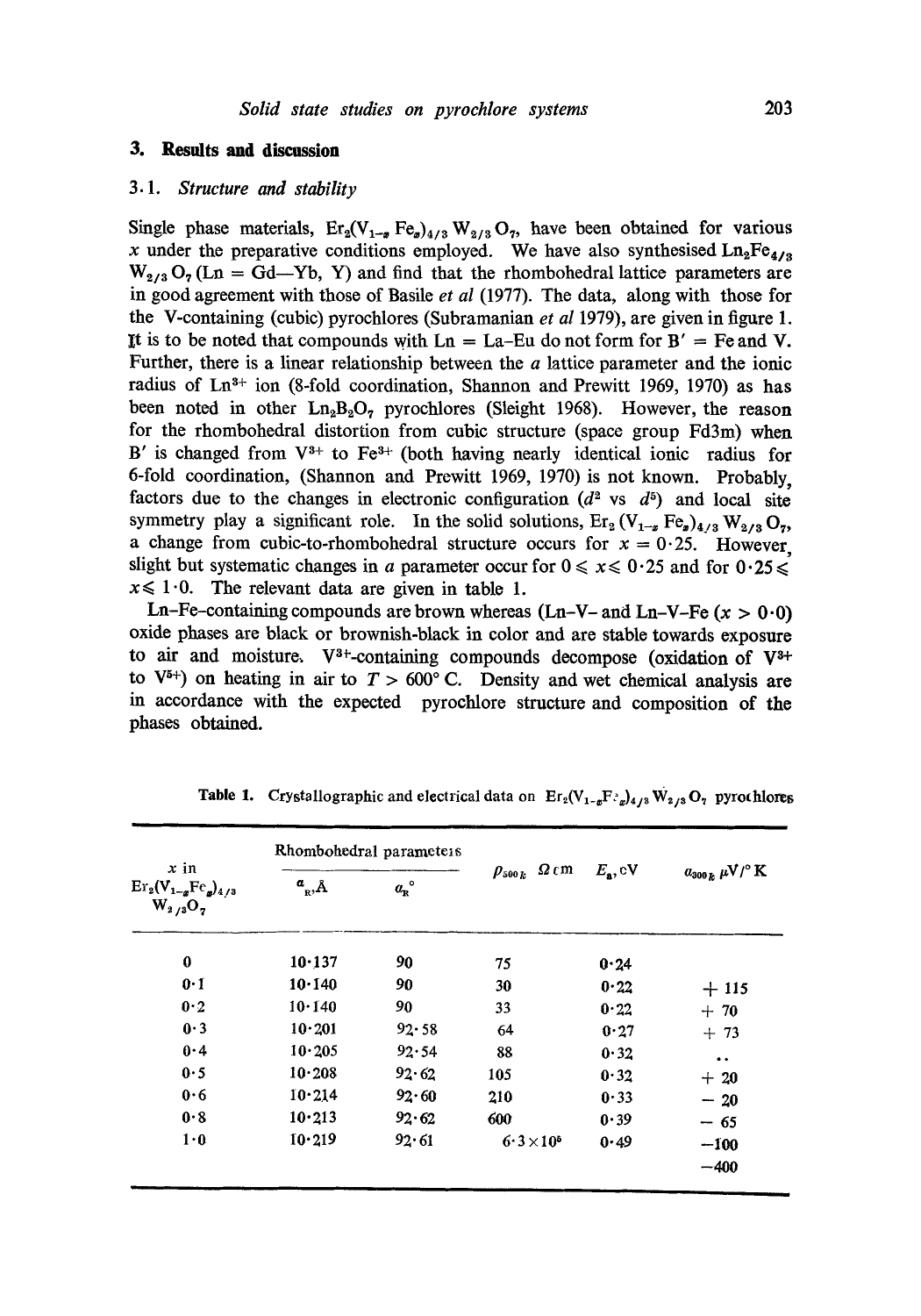#### *3.2. Electrical properties*

The V<sup>3+</sup> containing compounds are semiconducting with  $\rho_{300k} \sim 10^3 \Omega$  cm whereas the corresponding Fe<sup>3+</sup> containing rhombohedral pyrochlores are almost insulators  $(\rho_{300k} \sim 10^7 \Omega \text{ cm})$ . Appreciable conductivity sets in Er<sub>2</sub>(Fe  $^{3+}_{413} \text{W}^{6+}_{213}$ )O<sub>7</sub> only for  $T > 500$  K. However, doping with  $V^{3+}$   $(x = 0.8)$  brings about a thousandfold reduction in resistivity. From the data shown in figure 2 and table 1 for the solid solutions,  $Er_2(V_{1-\sigma} Fe_{\sigma})_{4/3}W_{2/3}O_7$ , it is clear that there is a gradation in  $\rho_{500k}$  and energy of activation  $(E_a)$  values with varying x, the lowest values



Figure 2. Electrical resistivity vs temperature plots for  $Er_2(V_{1-\alpha}Fe_{\alpha})_{4/3}$   $W_{2/3}O_7$ pyrochlores.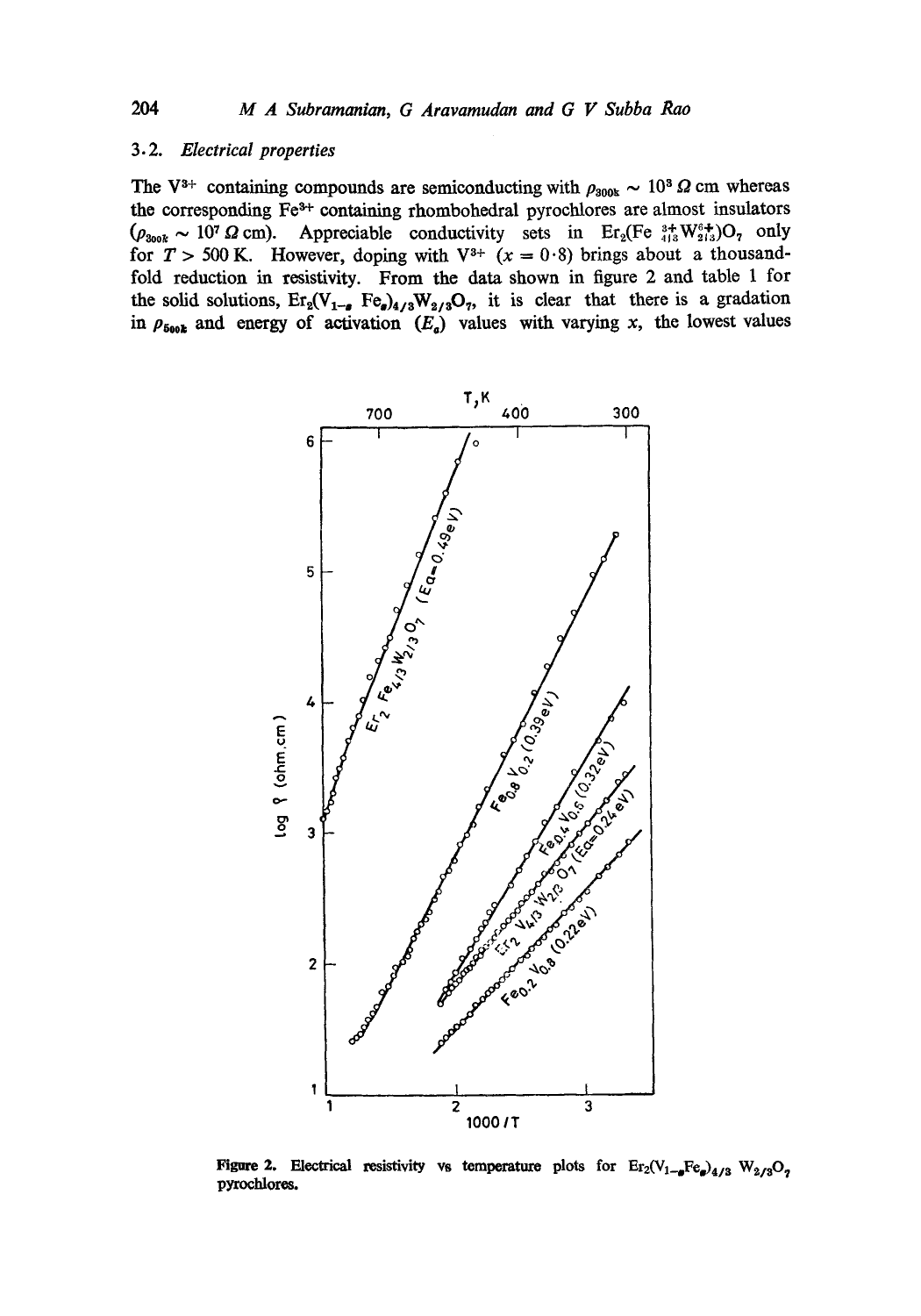being encountered at around the composition where crystal structure change is noted. Seebeek coefficients are positive and negative respectively for the end members of the solid solution series ( $x = 0.0$  and 1.0), the absolute values being fairly large (table 1). As expected, there is a switchover from  $p$ -to- $n$ -type behaviour with increasing  $x$  (at a given temperature, 300 K) but, surprisingly this occurs at  $x = 0.45-0.50$ .  $a - T$  data on two solid solutions, viz.,  $x = 0.2$  and  $0.6$  (table 1) indicate that a decreases (become less positive) and increases (more negative) respectively with rise in temperature (300-500 K).

The observed resistivity and Seebeck coefficient behaviour of the compounds can be explained by assuming mixed conduction (Rao and Rao 1978 ; Goodenough 1972). Electrical conductivity in the Ln<sub>2</sub>(V<sub>4/3</sub> W<sub>2/3</sub>)O<sub>7</sub> compounds can arise due to the creation of  $V^{4+}$  sites (and  $W^{5+}$ ) and hopping of 'holes' within the localised levels as is shown by the p-type behaviour and low energies of activation (table 1). This is because V can readily exist in  $3<sup>+</sup>$  and  $4<sup>+</sup>$  oxidation states in oxides (Rao and Subba Rao 1974; Subramanian *et al* 1979). On the other hand, realisation of Fe<sup>4+</sup> in oxides is more difficult and we expect  $\text{Er}_2(\text{Fe}_{4/3} \text{W}_{2/3})\text{O}_7$  to be insulating as is indeed found experimentally. Introduction of a small amount of  $V^{3+}$  increases the conductivity as expected. The observed  $n$ -type behaviour and semiconduction in  $Fe<sup>3+</sup>$  (high x) containing samples must be due to the thermal excitation of electrons from the localised  $t_{2g}$  to the  $e_g$  levels of the Fe<sup>3+</sup> ions (Rao and Subba Rao 1970; Parker 1975). The predominance by way of number and/or mobility of each type of carrier (viz., thermally excited electron and  $V<sup>4+</sup>$  'hole ') will determine the overall  $n-$  or p-type behaviour at ordinary temperatures. And, as expected the switch over occurs for  $x = 0.45-0.50$  in the solid solutions. For a given composition of the solid solution, increase in temperature increases the  $n$ -type carriers produced by thermal excitation (and probably these are more mobile than holes at a given T) and gives rise to the decreased  $+ a$  as is indeed observed experimentally.

# **4. Conclusion**

In conclusion we state that complete series of solid solutions exist in the mixed pyrochlore systems containing V, Fe and W metals at the B site  $(Er_2 (V_{1-e} Fe_2)_{4/3})$  $W_{2/3}O_7$ ). The structure changes from cubic to rhombohedral for  $x = 0.25$  at 300 K. Electrical conductivity and Seebeck coefficient data as a function of temperature can be satisfactorily explained by invoking hopping mechanism. Preliminary magnetic susceptibility studies indicate interesting magnetic order in these compounds. Detailed studies are in progress and will be reported elsewhere.

#### **Acknowledgement**

Thanks are due to the Council of Scientific and Industrial Research, New Delhi, for the award of a research grant (No. 16(13)/77-EMR-II).

#### **References**

Basile F, Poix P and Michel A 1977 *Ann. Chim.* 2 283 Bongers P F and Van Meurs E R 1967 J. *AppL Phys. 8 944*